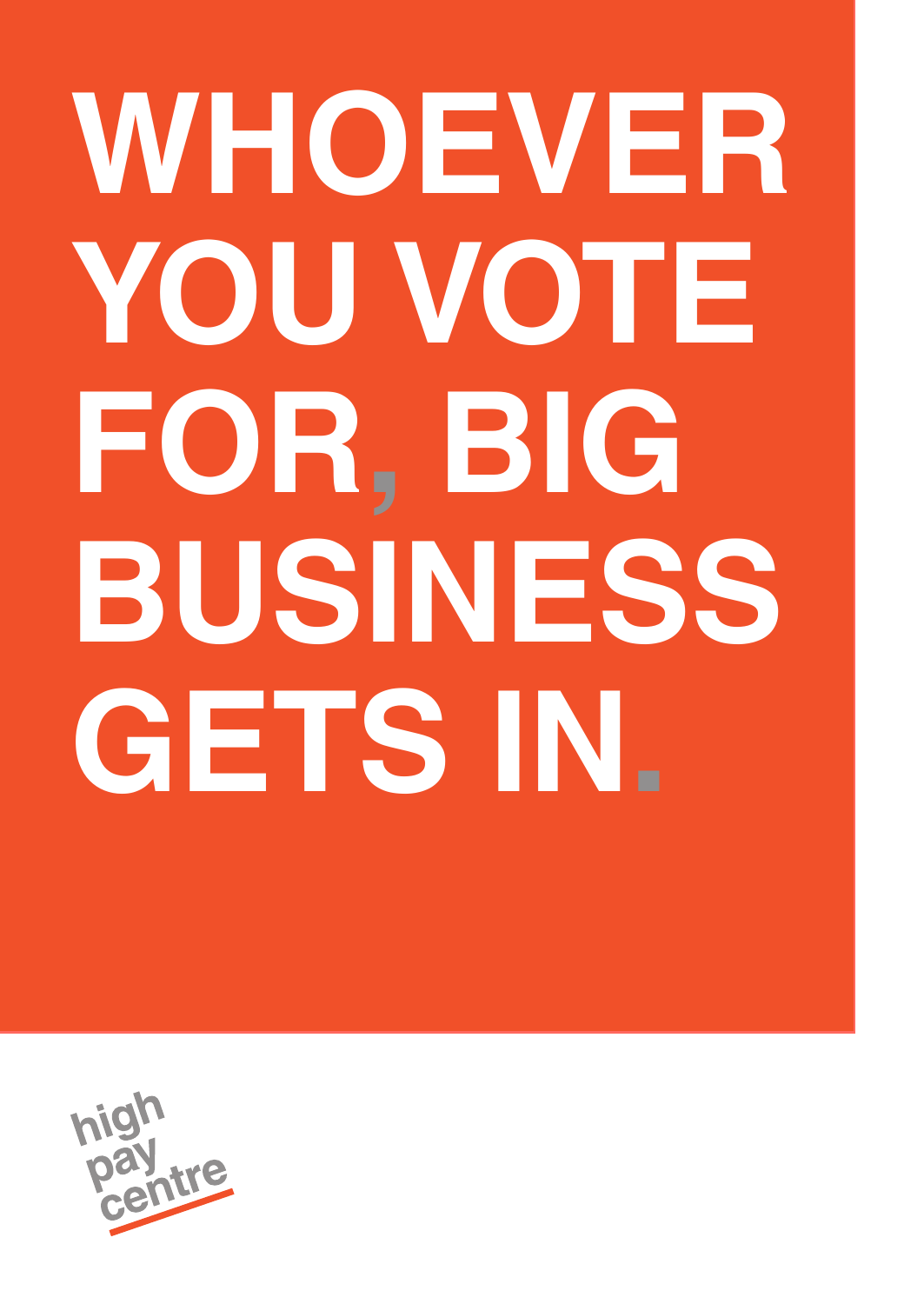## About the High Pay Centre

The High Pay Centre is an independent non-party think tank established to monitor pay at the top of the income distribution and set out a road map towards better business and economic success.

We aim to produce high quality research and develop a greater understanding of top rewards, company accountability and business performance. We will communicate evidence for change to policymakers, companies and other interested parties to build a consensus for business renewal.

The High Pay Centre is resolutely independent and strictly nonpartisan. It is increasingly clear that there has been a policy and market failure in relation to pay at the top of companies and the structures of business over a period of years under all governments. It is now essential to persuade all parties that there is a better way.

**@highpaycentre www.highpaycentre.org**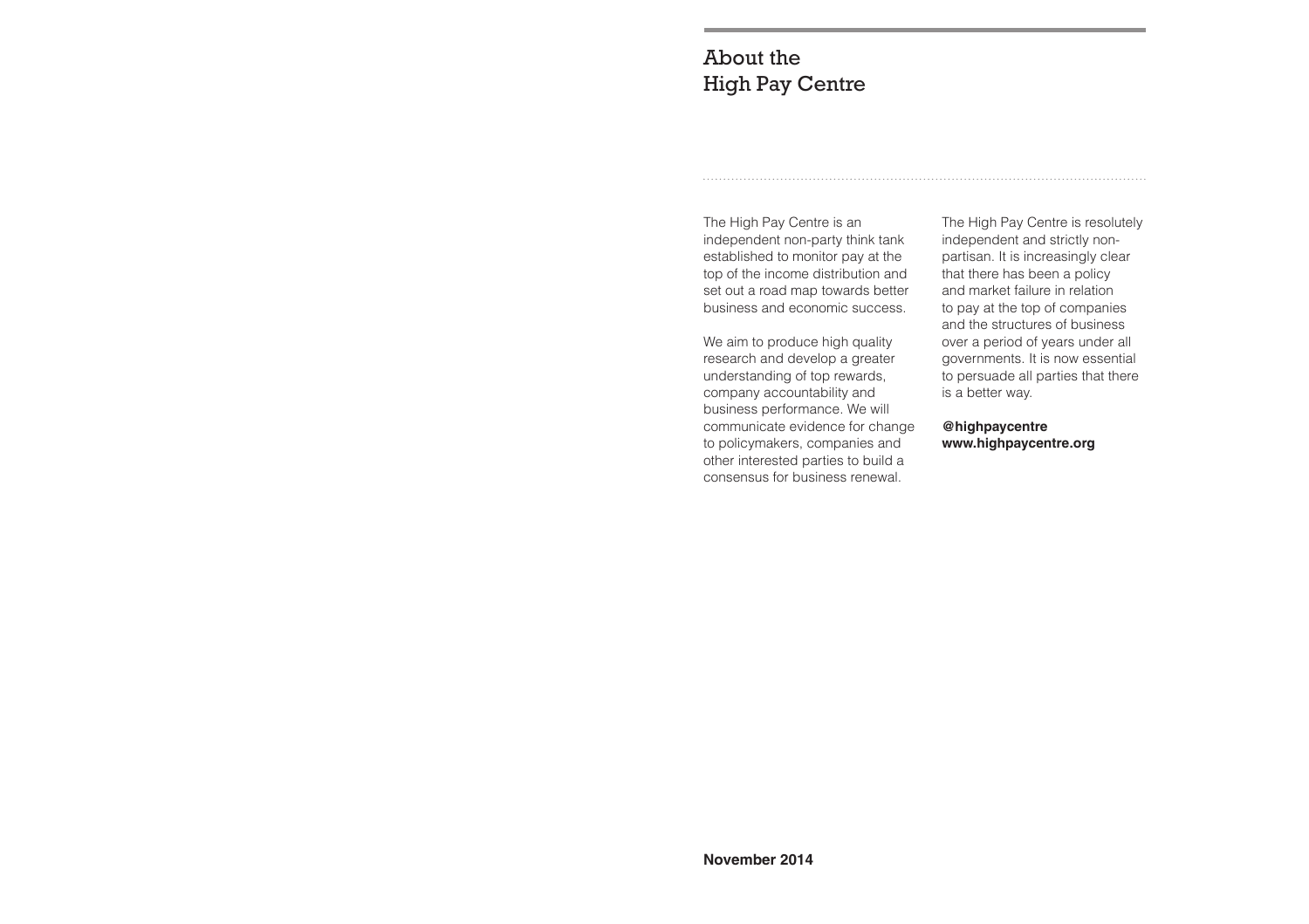## **Contents**

| 6  | Foreword<br>Luke Hildyard                                                |
|----|--------------------------------------------------------------------------|
| 8  | What the public thinks about corporate power                             |
| 11 | The power of an idea<br>Simon Caulkin                                    |
| 14 | Some companies are bigger than countries' entire economies               |
| 17 | How to burst the business bubble<br>Dina Medland                         |
| 20 | What can we do about the revolving door?<br>Stefan Stern                 |
| 23 | A quiet word in your ear: how companies lobby parliament<br>Tamasin Cave |
|    |                                                                          |

**27** Democracy threatened by corporate capture of tax policy Richard Murphy FCA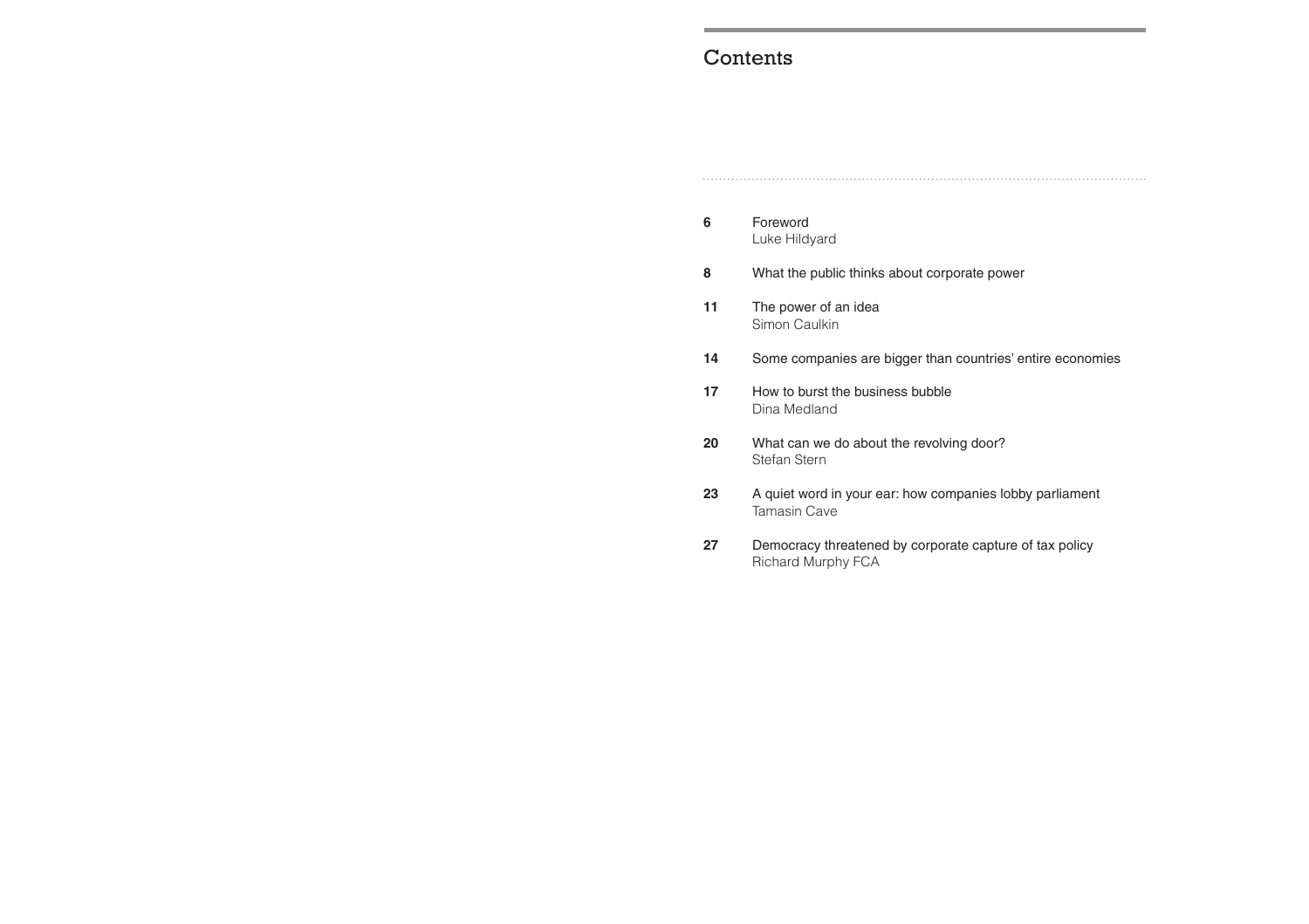## Foreword

#### **By Luke Hildyard** Deputy director, High Pay Centre

The influence of big business over UK politics is undeniable. Major corporations own most of the newspapers that dictate the news agenda and still act as the filter through which much of the population receive political news. Wealthy business people are key funders of political parties and the parties' election campaigns and research and media operations depend on business people's support.

Culturally, the business perspective has come to be seen as one with the wider economic interest. Tony Blair said that Labour's failure to identify any supportive business leaders after nearly 40 executives signed a letter endorsing Tory economic plans was the moment that he knew that the 2010 general election was lost for Labour. During the Scottish Referendum, business leaders from sectors including finance (Standard Life, Lloyds and RBS); oil (BP and Shell); and retail (Morrisons and Asda) spoke out strongly against independence – apparently at the behest of politicians from the 'Better Together' campaign. As more and more people with a business background colonise key civil service posts – each

Government department is now chaired by a business leader, while recruitment of consultants imbued with a corporate ethos is becoming commonplace – corporate power becomes further entrenched. As a think-tank also seeking to engage with policymakers, the High Pay Centre frequently witnesses the extent of this power first-hand. During one meeting with a leading politician we were told that though they personally found a particular policy convincing, they were not prepared to say so publicly until business leaders do likewise.

It is no longer a case of business petitioning politicians to win favourable policies but the other way round. It is less appropriate to talk about a corporate power than of corporate power as a governing institution in its own right.

This has radical implications for democracy, yet it is scarcely discussed. On numerous policy issues from taxation to relations with the EU to immigration to cutting the gap between rich and poor, the position to which 'big business' largely subscribes is significantly at odds with the wider public. It is certainly possible to argue that the policies in each area by Government more closely

reflect business opinion than public opinion.

Again, our experience at the High Pay Centre is instructive. Our polling suggests that an overwhelming majority of people support proposals to cap executive pay at a fixed multiple of their lowest-paid worker. When I discussed the idea on Sky News – owned by one of the UK's biggest corporations – the interviewer suggested, probably correctly, that it was 'never going to happen.' The Spectator noted that no mainstream politician 'would embrace such a provocatively anti-capitalist measure.'

That the idea of capping executive pay at, say, a mere 75 times that of their lowest-paid worker is seen as more provocative than pay gaps of that size or larger, is perhaps worrying. But the issue with corporate power is less about whether big business is right or wrong about certain policies, than whether it is sustainable for them to exert such influence in the face of public opinion.

We undertook this project on corporate power to examine the extent of the influence of big business on public policy and how this practically affects the society that we live in, as well as asking how the political power of corporations can be made more transparent, democratic

and accountable. Though the Conservative MP John Redwood is not a natural ally of the High Pay Centre, his recent argument that businesses intervening in the debate about Britain's relationship with the EU rarely seek to represent the views of their customers or employees, but instead, a handful of executives at the top, makes an important point about the exercise of corporate power and whose interests it really reflects.

Our essay collection, then, examines the case for measures to check the political influence of big business and corporate governance reforms to make the exercise of corporate power more representative and more closely aligned with the interests of society as a whole. We hope it will be a valuable contribution in terms of addressing a challenge to democracy that has been shirked for too long.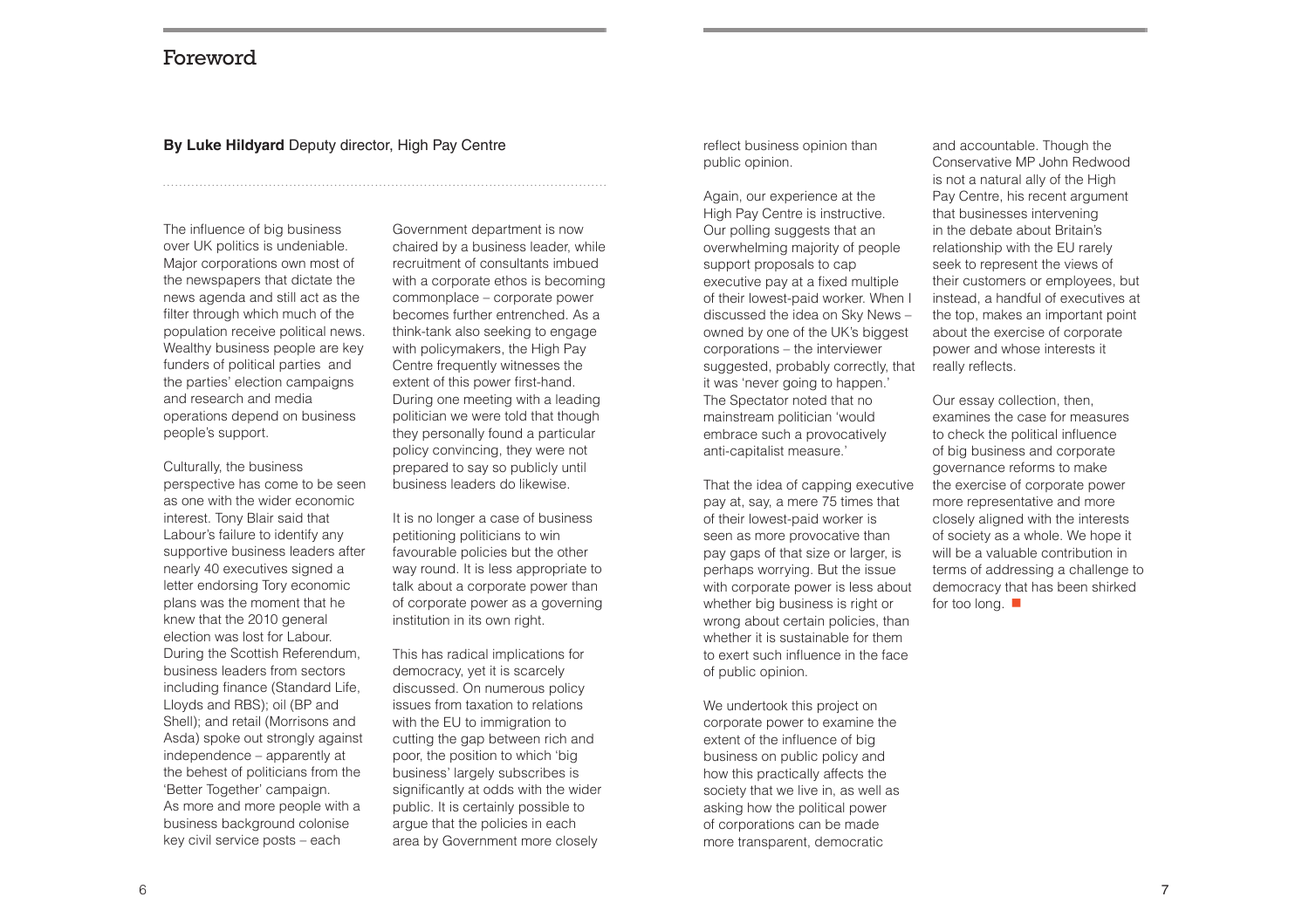## **What the public thinks about corporate power**

Do you think that big businesses have too much power over the government<sup>1</sup>



In general, do you think politicians put the interests of big business over those of ordinary people?2



Do you think big business has too much power over the everyday lives of ordinary people?3



Whichever party wins the next general election needs to be tougher on big business<sup>4</sup>



I would be more likely to vote for a political party if it was tougher on big business<sup>5</sup>



4 Populus poll, Apr 23- 27 2014. 4,111 people surveyed online 5 Populus poll Apr 23- 27 2014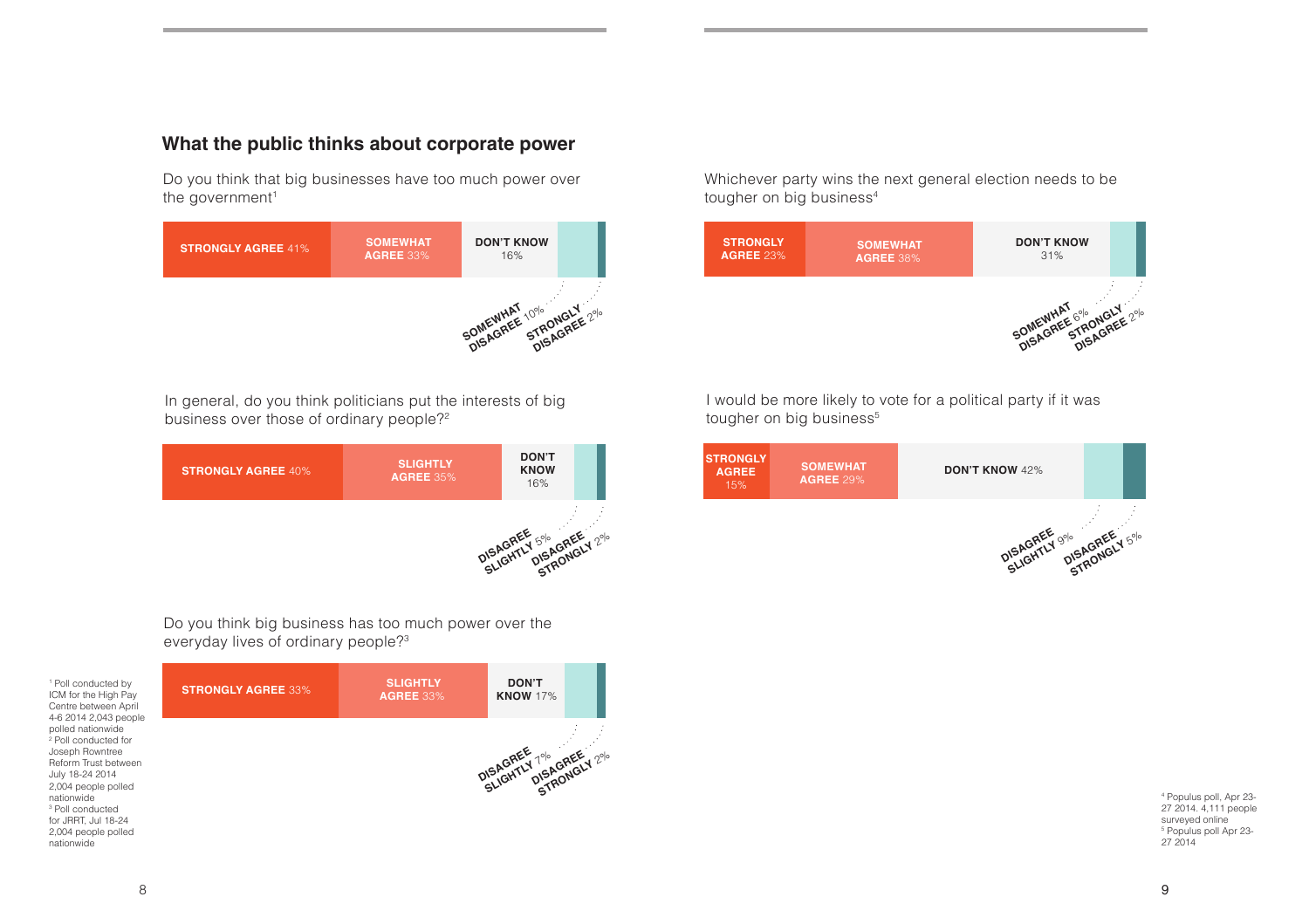surveyed online

# The Power of an idea

**By Simon Caulkin Business writer** 

#### How much do you trust each of the following to behave ethically, honestly and responsibly? 6



#### In his brilliant history of US business education, *From Higher Aims to Hired Hands*, Rakesh Khurana wrote: 'The development of economic institutions… is not simply a function of their efficiency; rather it often results from the outcome of contests in the legal, political, social, and cultural realms'. There could be no better case study than the doctrine of maximising shareholder value (MSV), the cornerstone of modern corporate governance, and one of its major consequences, runaway

#### **The rise of shareholder value**

CEO pay.

The chain of events began on 13 September 1970 – the date, according to Dominic Barton, global managing director of McKinsey, that capitalism started veering off track – with the publication by the New York Times of Milton Friedman's essay, 'The Social Responsibility of Business is to Increase its Profits'. 'In a free-enterprise, privateproperty system,' Friedman wrote, 'a corporate executive is an employee of the owners of the business [ie shareholders]. He has direct responsibility to his employers. That responsibility is to conduct the business in

accordance with their desires, which generally will be to make as much money as possible while conforming to their basic rules of the society.'

In fact, this is wrong in every particular. In law, managers aren't employees of shareholders, who don't own the business. Firms are separate legal entities that own themselves, employ directors and executives, and to whom the latter owe fiduciary duty. Yet by the turn of the century the then new idea that the single purpose of corporations was to maximise returns for shareholders had acquired the status of holy writ. The purpose of the corporation, it was claimed, was definitively settled, and the rest of the world would soon fall in line with the US. How did this transformation come about? Channelling Khurana, it has remarkably little to do with empirical effectiveness and everything with institutional ambition, opportunism and unintended consequences. It was an idea perfectly in tune with its time.

Six years later, Friedman's ideas took a giant step towards hegemony with the publication by Michael Jensen and William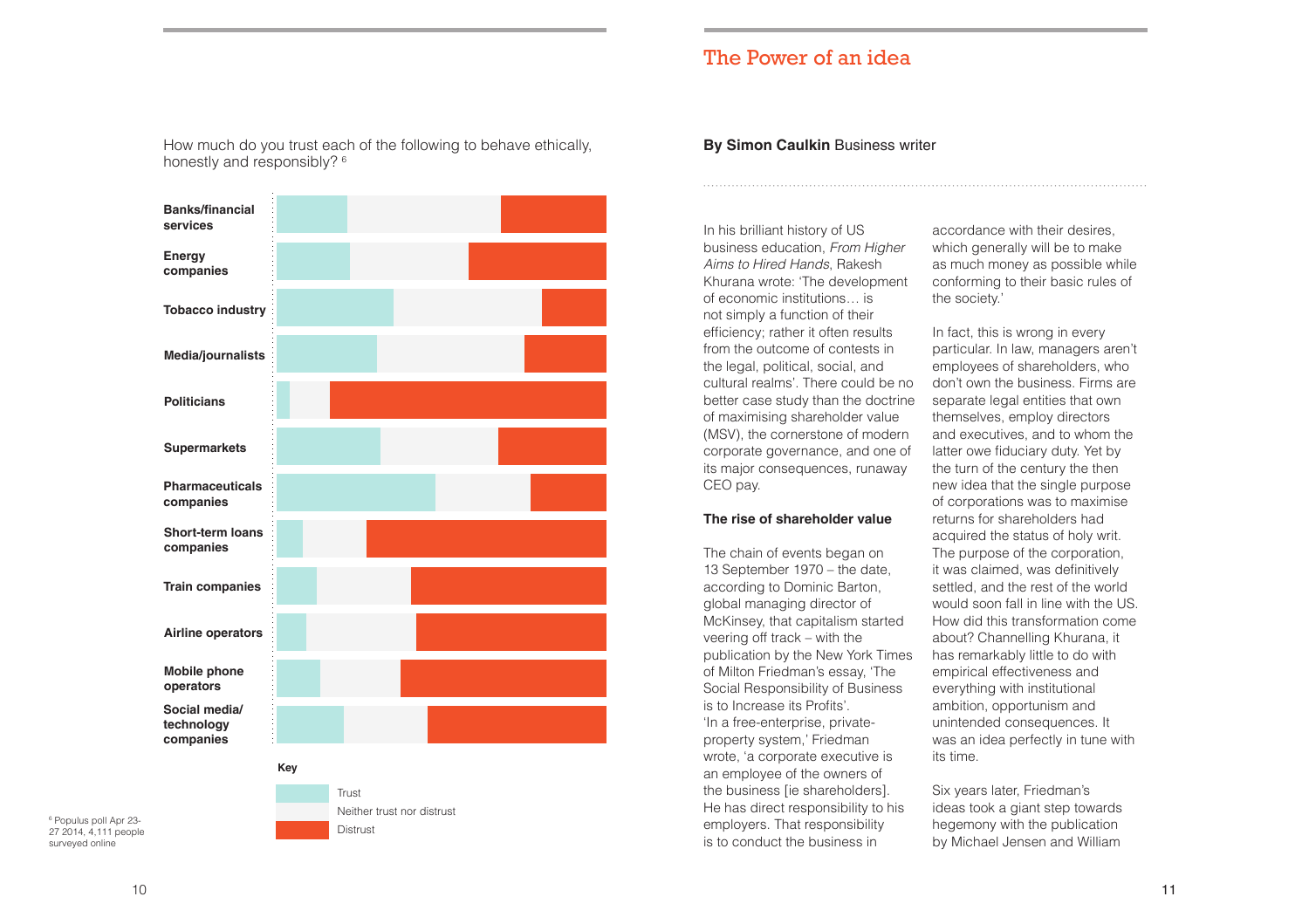Meckling of 'Theory of the Firm: Managerial Behavior, Agency Costs and Ownership Structure', reportedly the single most cited article in business literature. Jensen and Meckling's main assertion was that, following the separation of management and ownership, the fundamental problem in corporations was ensuring that self-interested managers focused on maximising value for shareholders rather than attending to their own concerns. They argued that part of the answer was suitable incentivisation of managers (the carrot); the other a vigorous market for corporate control (ie takeovers) to discipline those who failed to shape up (the stick).

#### **Application**

Their piece met two powerful needs. Desperate to establish academic and scientific credentials, business academics seized on the idea of optimising the firm around a single measurable point, shareholder value, to do just that. The ensuing wave of scholarly theorizing soon came to dominate the business-school agenda. At the same time, unlike most academic theories, shareholder primacy also appealed strongly to practitioners – institutional shareholders for obvious reasons, but also corporate raiders, whose restructuring activities it justified, and above all managers, for whom

it was a double boon. Not only did a single mathematical focus on the share price make their life easier; tying pay to its performance also made it incomparably more lucrative.

The pieces were then fixed in place by governance codes and company law articulated to increase shareholders' influence over company boards and make managers more attentive to the share price.

In this way, an ideologically-based programme, purely abstract and with no empirical backing, has wormed its way into every crevice of management, to the point where it, and its assumptions, are not only unchallenged but have become invisible to the naked eye. It is rare for a week to pass without some commentator declaring (as during the Pfizer-AstraZeneca merger saga), 'as owners of the company, it will be shareholders who decide in the end.'

Yet it is now clear that shareholder primacy doesn't work even in its own terms.

Shareholders as a whole are suffering their worst returns since the great depression, and Roger Martin has shown that over the whole period since 1970 they have done worse than they did in the post-war years when their interests *weren't* put first.

#### **Inequality and economic pathology**

The reasons are now becoming clear. The 'revolution in management pay' described by Andrew Smithers at an High Pay Centre seminar some months ago – broadly, paying executives in shares and options to make them think like shareholders – has succeeded only too well. Altering their behaviour with alacrity, instead of 'retaining and reinvesting' corporate profits, in William Lazonick's phrase, to the benefit of all stakeholders, they have used them to 'distribute and downsize', prioritising shareholders. That did indeed push share prices up (and thus their own rewards), but at the cost of R&D and capital investment – with the consequences for the wider economy, including widening inequality, that we are wrestling with today. The link with shareholder value, consequent on the idea that shareholders own and control companies, is the hidden mechanism that continues to drive executive pay upward irrespective of the pathologies inflicted on the rest of the economy. This is why Smithers maintained that dismantling the bonus culture that governs managers' investment decisions is the single most important task facing policymakers today. Shareholder ownership, the concept launched on the world by Friedman in 1970, is where

the demolition work on executive bonuses and shareholder value has to start if serious reconstruction is to take place.

In a celebrated passage on the power of ideas, Keynes wrote:

*'The ideas of economists and political philosophers, both when they are right and when they are wrong, are more powerful than is commonly understood. Indeed, the world is ruled by little else. Practical men, who believe themselves to be quite exempt from any*  **intellectual influences, are**  *usually the slaves of some defunct economist...' He*  **added: 'The real difficulty**  *in changing any enterprise lies not in developing new ideas, but in escaping from the old ones.'*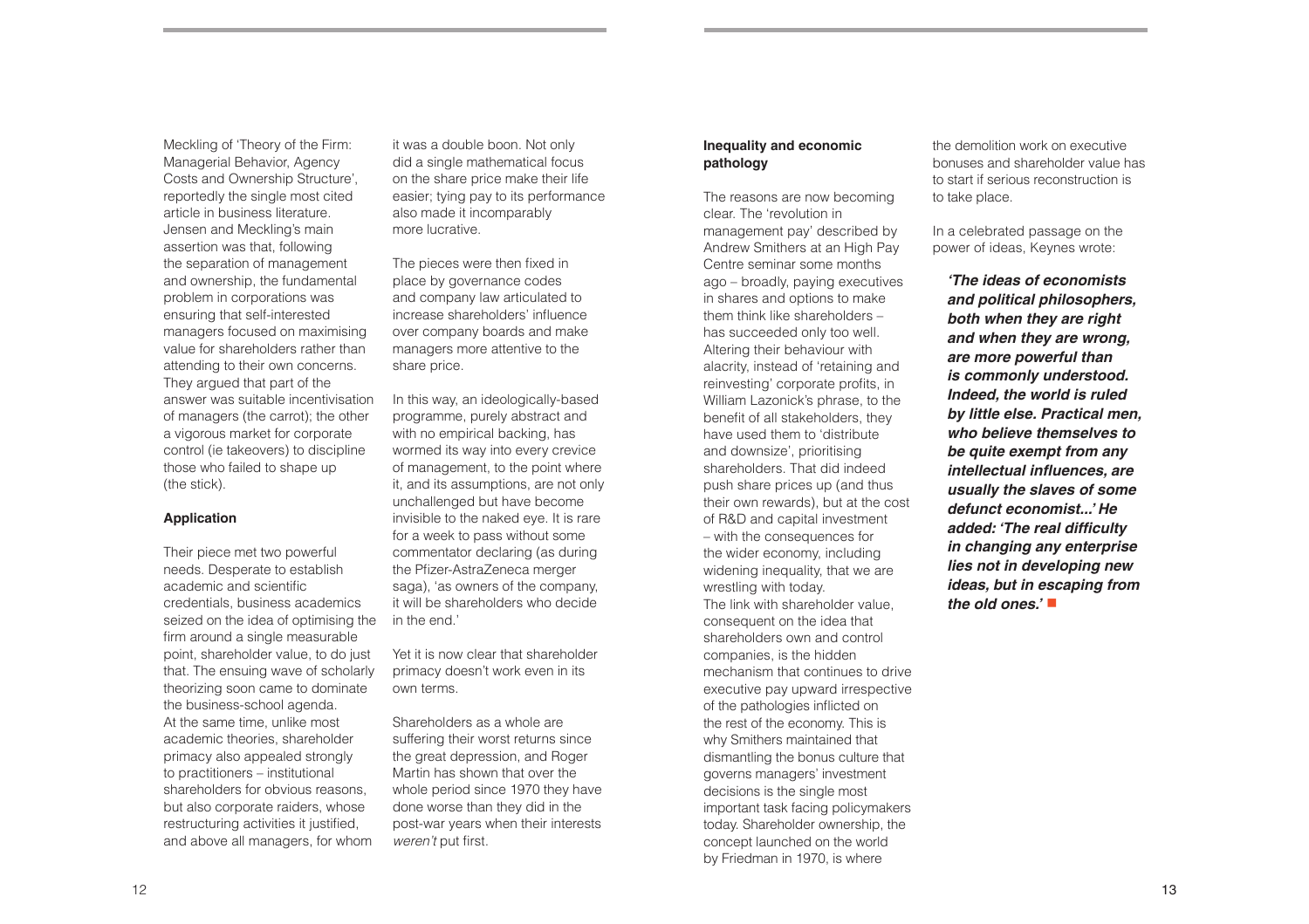## **Some companies are bigger than countries' entire economies**

UK's biggest companies 2014<sup>7</sup> Countries and their economies





 $14$  and the set of the set of the set of the set of the set of the set of the set of the set of the set of the set of the set of the set of the set of the set of the set of the set of the set of the set of the set of the

fdee-11e3-bd0e-00144feab7de.

rounded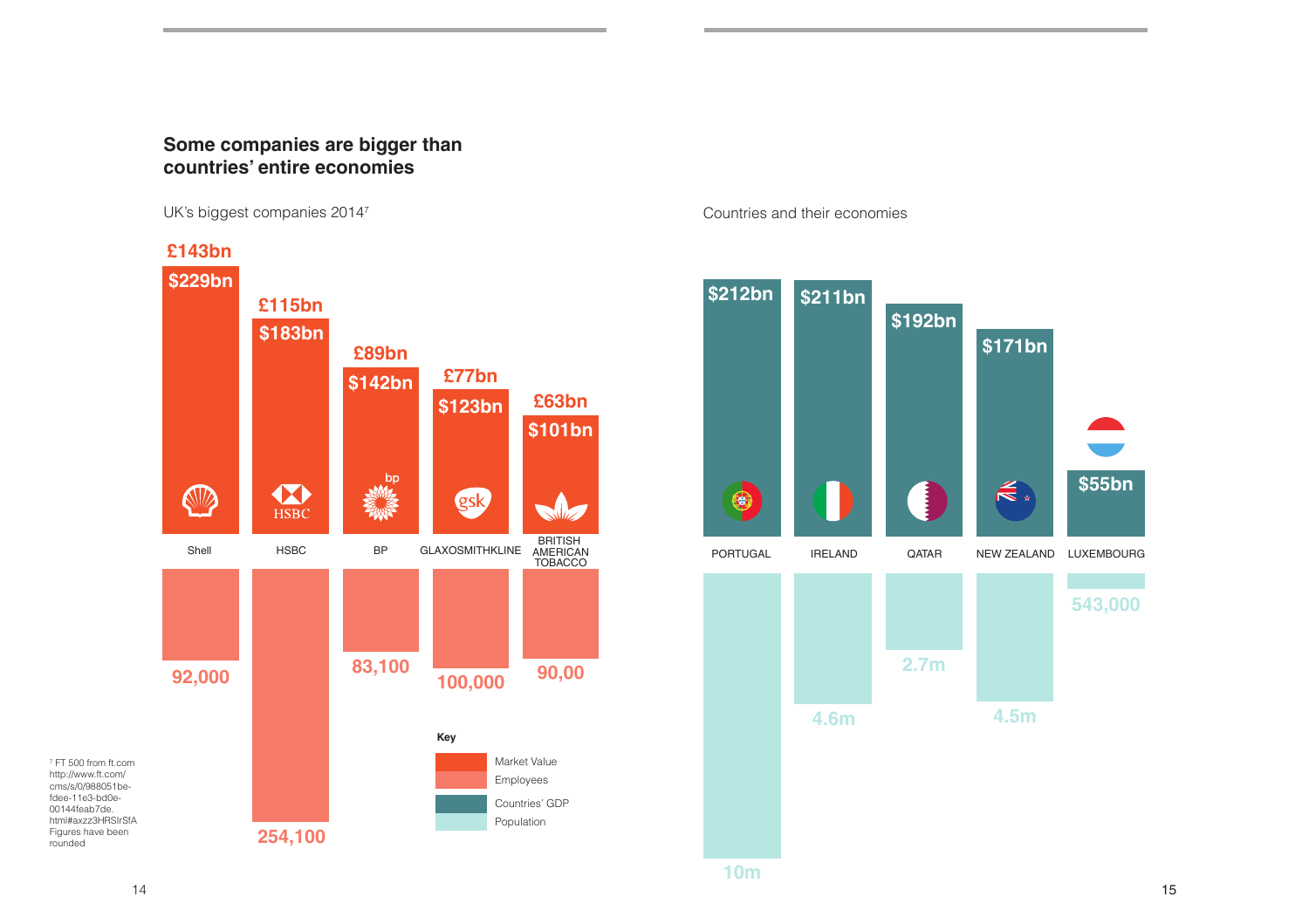## **A FTSE 100 chief executive takes home more in three days than an average worker gets in a year8**

CEO EARNS £30,000

## How to burst the business bubble

**By Dina Medland** An independent writer, editor and commentator with a strong focus on corporate governance, the boardroom and better business *www.dinamedland.com*

A great deal has been said since the financial crisis about the absence of trust in publicly listed companies. Not much has been said on the impact this could have on corporate power.

But as business has come under greater scrutiny, so has its attitude to corporate governance – which is meant, under the UK's 'comply or explain' regime, to be a standard of behaviour to which business should conform or explain to their shareholders why they are not.

#### **Governance and values**

Corporate governance can be the 'glue' that holds the business together, that sets a much vaunted 'tone from the top' and acts as the anchor for the direction of the business. But the nature of 'comply or explain' means it can also be used as a screen behind which the company operates on a daily basis.

This 'screen' shielding the thinkings of the boardroom may be lifted only rarely in conversations with institutional investors or during evaluations of the board as part of a review and succession planning process. These are

recommended every three years by the UK Corporate Governance Code. But the way in which they occur in reality is dictated by each business itself – Tesco, the UK's biggest retailer, had just one externally facilitated board evaluation in 10 years, under three years ago.<sup>9</sup>

This ability of UK plc to control and project its own image has contributed to its corporate power, to its capacity to speak loud and clear – whether it is to government, to media, or to its shareholders. But what happens if the corporate governance 'glue' starts to dry up, and there is no longer a coherent identifiable set of values and beliefs behind the running of a company?

#### **Trust in business**

The overwhelming lack of public trust in business has been exacerbated by indications that executive pay seems to be dictated in a world of its own, and be self-perpetuating, as demonstrated in the latest report from the High Pay Centre.<sup>10</sup> It is one example of a growing 'disconnect' between UK plc boardrooms and the rest of society. The fact that a FTSE350 director's

<sup>9</sup> http://www.forbes. com/sites/dinamedland/2014/10/24/ tescos-meltdownshines-a-light-onboard-evaluation/ 10 http://highpaycentre. org/pubs/new-highpay-centre-report-performance-related-payis-nothing-of-the-sort

highpaycentre.org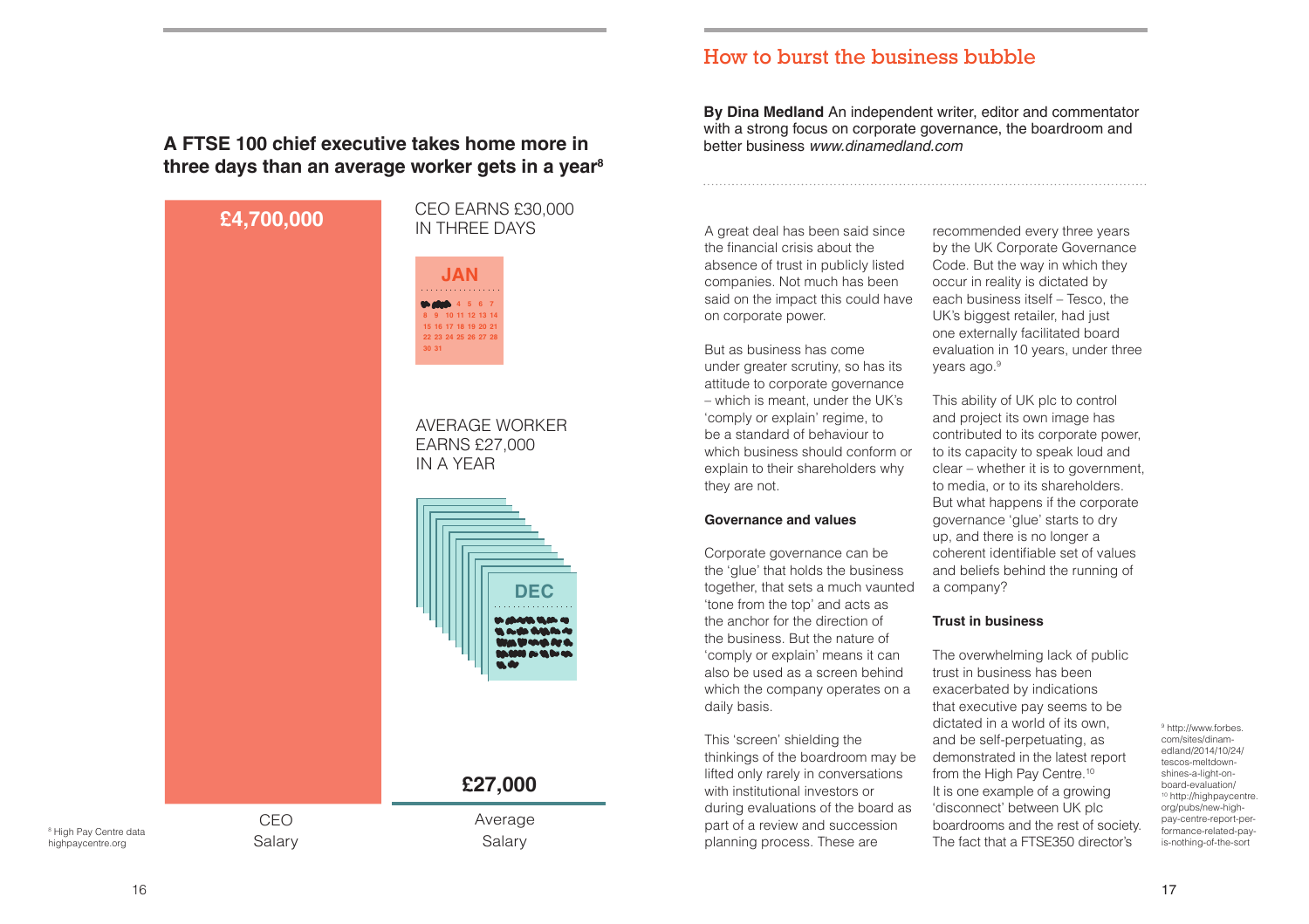pay has grown nearly twice as fast as pay for all full-time UK workers suggests that business is operating within a dangerous 'bubble.'

Boardrooms are not representative of the society they serve – or the geographical customers they woo - in terms of ethnic, gender, age or cognitive diversity. In digital 2014, with cyber risk at the forefront of challenges, boardroom headhunters feel comfortable saying publicly that they have no idea where or how to find "appropriate talent." By this they seem to mean talent which also conforms to an existing way of doing things.

#### **Executives versus workers**

Sir Jon Cunliffe, Deputy Governor of the Bank of England, has spoken recently once again of the UK's 'productivity puzzle,' asking 'why, despite this rapid fall in unemployment to 6% have we seen such weak pay growth in the official data?'

"Despite the biggest squeeze on real incomes for nearly a century, there appears to be little evidence that workers are demanding a catch-up in pay, possibly due to a shift in the psychology of UK workers resulting from the sharpness of the recession and the years of austerity that have followed it" said the Bank of England, reporting his speech

to the Cambridge Society For Economic Pluralism.11 "A shift in the pyschology of UK workers," sounds suspiciously like a 'disconnect' between workers and their employers.

By definition, corporate power is surely measured by the capacity to influence as well as to engage others – and it includes power over the workforce that is creating the wealth in the first place. It might be useful, then, to look at Jaguar Land Rover (JLR), by all accounts a corporate success story. At time of writing it is facing threatened industrial action for the first time since it was bought by India's Tata Motors in 2008.

Average car industry salaries rose just 2.3% in real terms in the past four years- a time when foreignowned manufacturers pushed British vehicle output up 45%, according to an investigation by the Financial Times. The wages of the lowest paid 30% fell 7.5%, according to data from the Office for National Statistics.

Roger Maddison, national officer at Unite, which claims to have 98% representation among shop floor workers, was quoted on the JLR unrest by the FT.12 "If the people that are making these fantastic cars and these fantastic profits can't really benefit from that success, there's something wrong" he said.

#### **Social media and re-aligning corporate power**

Alongside alienation of the workforce, there has been another very important development: the effect of technology on communication. The arrival of social media has the capacity to alter corporate power in a fundamental way. While business tends to focus on its marketing and sales potential, it has not done much to reflect on the power of social media on corporate behaviour.

Offering rapid communication and instant judgement, social media needs to be respected precisely because it cannot be controlled or channelled into corporate strategy in the same way as before. In the same spirit, for business to retain corporate power it needs much better two-way communication, both internally and externally.

There is no reason why the structure of UK company boards cannot be changed to generate this improved communication. At a recent event held by the consultancy Board Intelligence to explore such issues, Sir Win Bischoff, chairman of the Financial Reporting Council (FRC) referred to the "hidden rule book of habit and convention which pervades and stifles many a boardroom."<sup>13</sup>

Involving employees in strategic thinking by finding a way to ensure their voices are represented in the boardroom would be a critical step forward in the realignment of corporate power - towards its stakeholders.

> 13 http://www.forbes. com/sites/dinamedland/2014/08/31/ rethinking-the-hiddenrule-book-of-habit-forboardrooms-and-theneed-for-cake/

11 http://www. bankofengland.co.uk/ publications/Documents/speeches/2014/ speech773.pdf 812 http://www.ft.com/ cms/s/0/e7989dd4- 5f4f-11e4-986c-00144feabdc0. html#axzz3HWs8Mk3r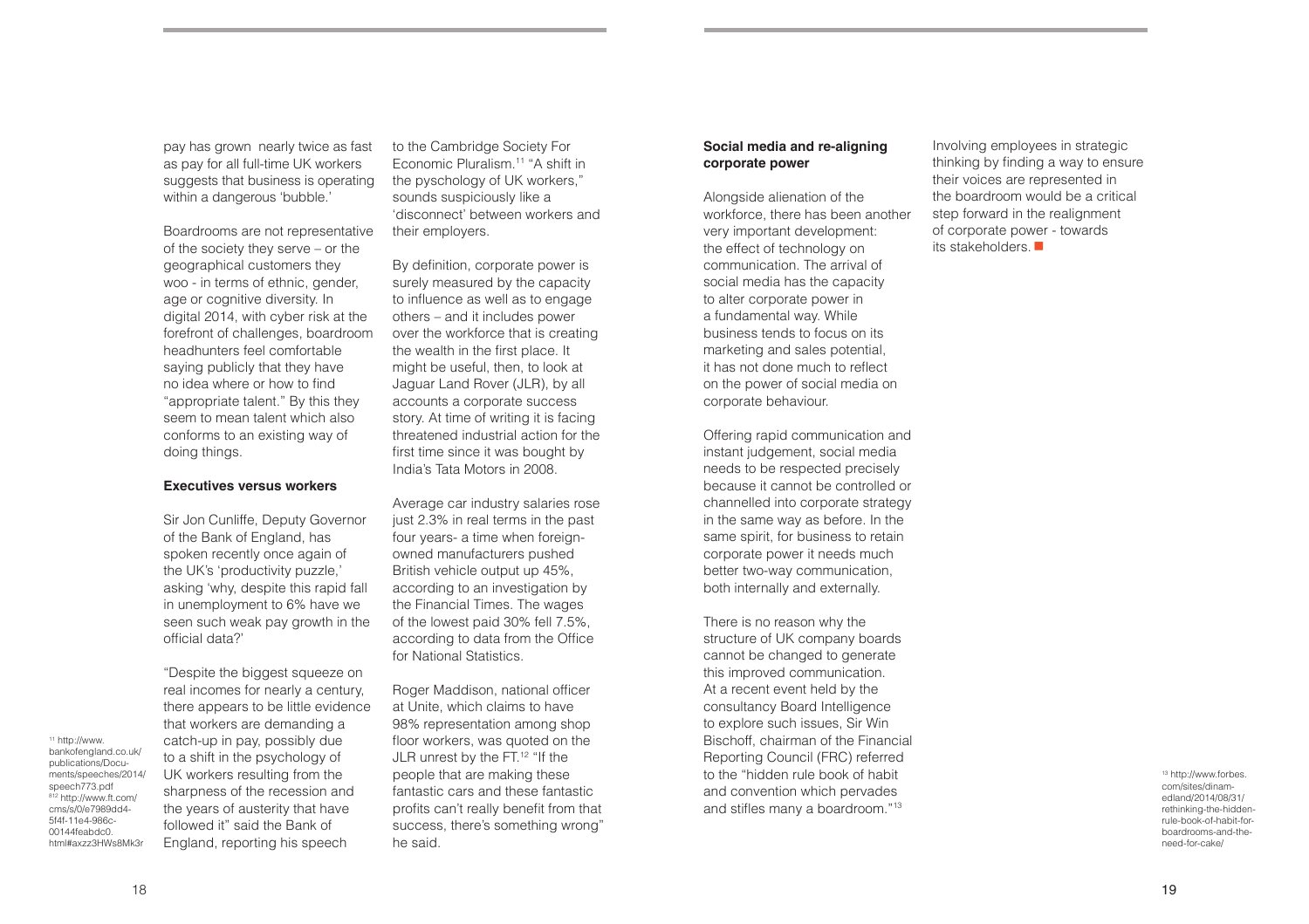**By Stefan Stern** Visiting professor at Cass Business School who writes regularly for the Financial Times

When the former lobbyist and now EU Commissioner Jonathan (Lord) Hill attended his initial Brussels hearing in front of MEPs at the European parliament in October, the reaction among his questioners was rather similar.

"You show an impressive rhetorical brilliance, but also a lack of substance," declared the German MEP Michael Theurer. Lord Hill had been "charmant mais pas vraiment convaincant", (charming, but not very convincing) according to the French MEP Sylvie Goulard.

#### **What is lobbying?**

If only lobbyists remained forever charmant mais pas vraiment convaincant no-one would be too concerned about what they got up to. But almost by definition, what lobbyists do in private on behalf of corporate clients does provoke scepticism at best and, at times, profound cynicism. In spite of calls for transparency and repeated questioning about an apparent fast-track (or is it a revolving door?) between public office and the private sector, the public remains more or less in the dark as to the full extent of lobbying activity, in the UK at least.

What is lobbying, anyway? Must it always be problematic? After all, it is good practice within an organisation for managers to consult employees – that is, genuinely listen to and reflect on their views – before taking decisions that will affect them. Similarly, governments usually consult widely – or at least say that they are consulting widely – before introducing new legislation. It is only natural for businesses, as well as charities, pressure groups and trades unions, to try to influence decision makers in government to their advantage. And as long as that lobbying took place openly, with no financial or other enticements being offered, perhaps there would be nothing to worry about.

When he was chancellor of the exchequer, Alistair Darling used to tell anyone who would listen that there was no need to hire a lobbying firm to try to get his attention or that of his advisers. Why not just write him a letter? A bit of stationery, a stamp and some writing time could save you thousands on that annual retainer to Glib, Oily and Plausible Ltd, public affairs consultants.

But the fact is that there are grounds for concern. While the UK may have nothing like the big political money seen in the US, relations between business and government are complicated, highly interwoven and quite often troubling.

#### **The revolving door**

Consider the apparently unavoidable intertwining of the big four audit firms and the political parties. The parties need support in researching data and analysing it. Seconding staff might offer useful career development opportunities and could even be seen as a socially responsible thing to do. But what happens if the party you have been helping in opposition gets into government? Will (subtle) pressure be put on officials to encourage them to hire consultants from the same audit firm? Will inside knowledge be exploited and will favours be called in? It could be hard to draw neat and clear lines on what is proper and what is not.

An extreme case of this overlap between government and the private sector emerged last year, when Dave Hartnett, a highly regarded career lifer and tax expert at the Inland Revenue, took a senior job with Deloitte as well as an advisory role with HSBC. There are explicit restrictions in place on Mr Hartnett to prevent him drawing

on his specialist knowledge to help his new employers or their clients, and also on his ability to lobby officials or ministers personally for a year after his departure from HMRC.

But as a Guardian leader column noted last year: "In its emphasis on avoiding personal lobbying of ministers and advisers by former colleagues, the advisory committee on business appointments pays too little attention to how they might otherwise massage relations between a company and Whitehall."

This grey area is altogether unsatisfactory. On the one hand, government might benefit from private sector experience and advice, and the possibility of a switch or return to the private sector for public officials should probably not be ruled out. And yet in practice there must be concern that in some cases improper use of information gleaned at tax payers' expense will be made. This is a gamekeeper-turned-poacher world in which the public – the country – could suffer.

Mirko Draca, assistant professor in the department of economics at Warwick University, has studied the "revolving door" between politics and business in the US. He estimates that having a former colleague as a contact in congressional politics adds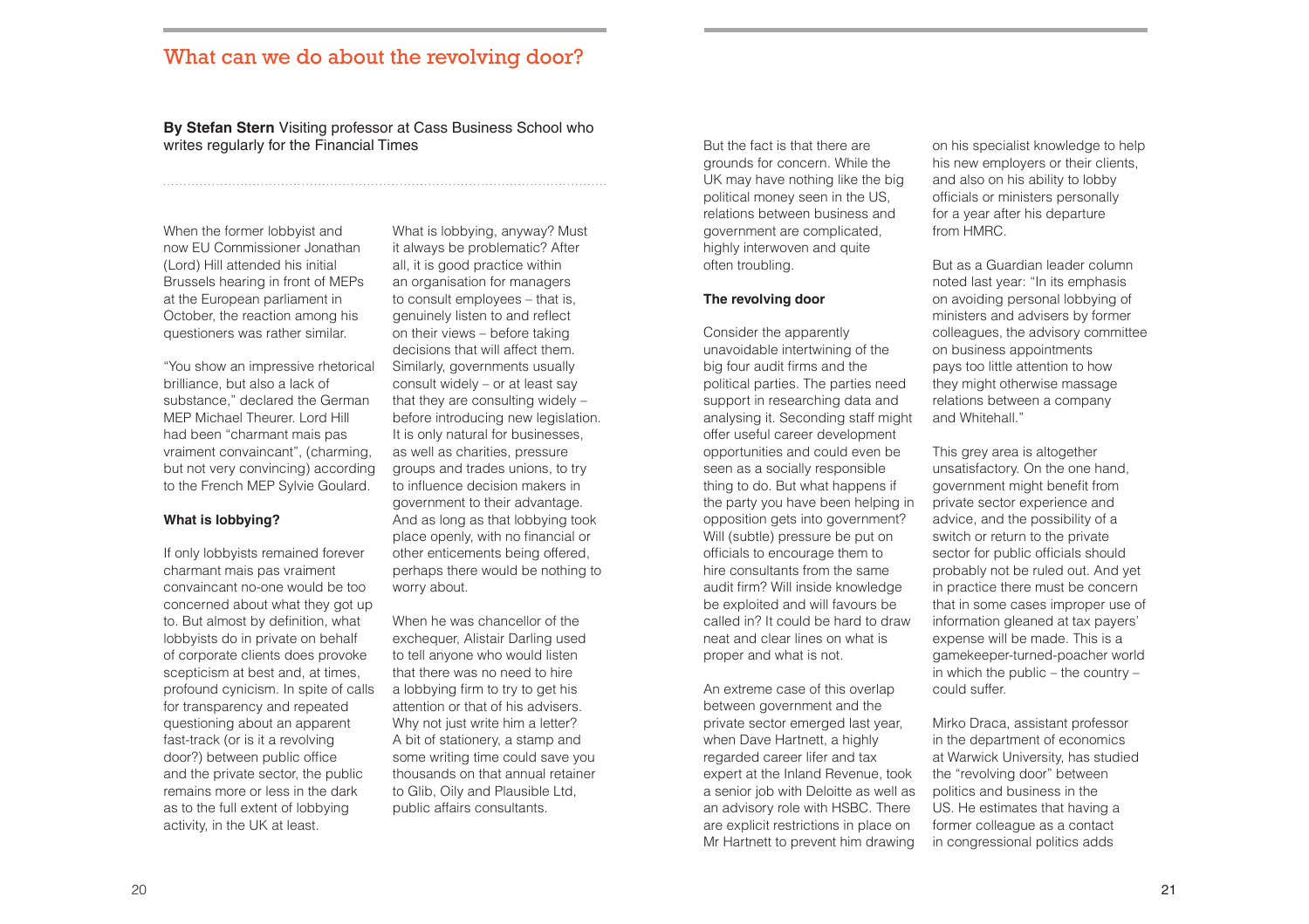around \$75,000 to your value as an employee in a lobbying firm. This is, as he puts it, "politicianspecific human capital". Will this obvious financial incentive to go into politics in the first place attract the wrong sort of people into it, he asks. In the US, is money simply buying access and support for the "right sort" of candidates? And will public servants or elected politicians be tempted to take decisions with regard to a possible brilliant future career somewhere in the private sector?

#### **Boundaries and transparency**

Other questions remain. How, as the political philosopher Dean Machin from University College, London, asks, can we get hold of private sector expertise without the worrying element of undue influence? Greater and more meaningful transparency must be part of the answer (see Tamasin Cave article). Stricter demarcation of which private sector roles might or might not be acceptable for former public servants could help.

And Jekhan Aruliah of the Ripped Off Britons web-site raises another pertinent and rarely asked question: "Who lobbies for ordinary people?" Perhaps the people need to hire a lobbying firm, too.  $\blacksquare$ 

## A quiet word in your ear: how companies lobby parliament

**By Tamasin Cave** director of Spinwatch and co-author of A Quiet Word: Lobbying, Crony Capitalism and Broken Politics in Britain (Bodley Head, 2014)

In the lead up to the 2010 general election, David Cameron made a pitch to the electorate that spoke directly to voter frustration with our broken political system. Lobbying, he said, specifically "secret corporate lobbying.... goes to the heart of why people are so fed up with politics."

He spoke of our "fears and suspicions" about how our political system works, with "money buying power, power fishing for money and a cosy club at the top making decisions in their own interest".

"We all know how it works," he confidently assumed, before calling up the image of private negotiations over lunch, behind closed doors.

But do we all know how it works? Lobbyists, the paid persuaders whose job it is to influence the decisions of government, typically stay out of the limelight. As one notes: "The influence of lobbyists increases when . . . it goes largely unnoticed by the public." Lobbying is most effective when secret.

Only occasionally, through exposure in the media, do we get to see how it works. Outside of

the Westminster/Whitehall bubble, the UK's estimated £2 billion commercial lobbying industry, the third largest in the world, is largely a known unknown.

Yet there is nothing mysterious about lobbying. The influence lobbyists enjoy is constructed very consciously using a shared set of tactics.

#### **Capture of whole departments**

First, lobbyists commonly hire political insiders to facilitate access to, and knowledge of, government. Google's lobbying team, for example, counts an old member of Cameron's inner circle, an aide to Clegg, the daughter of the PM's neighbour and an ex-advisor to Jeremy Hunt during his stint in charge of internet regulation. The so-called revolving door between corporate interests and the political class has resulted in whole departments – notably defence and health – now being captured by business and market values.

Lobbyists also regularly shape public debates through the media, feeding it information they want politicians to see and keeping out inconvenient facts they would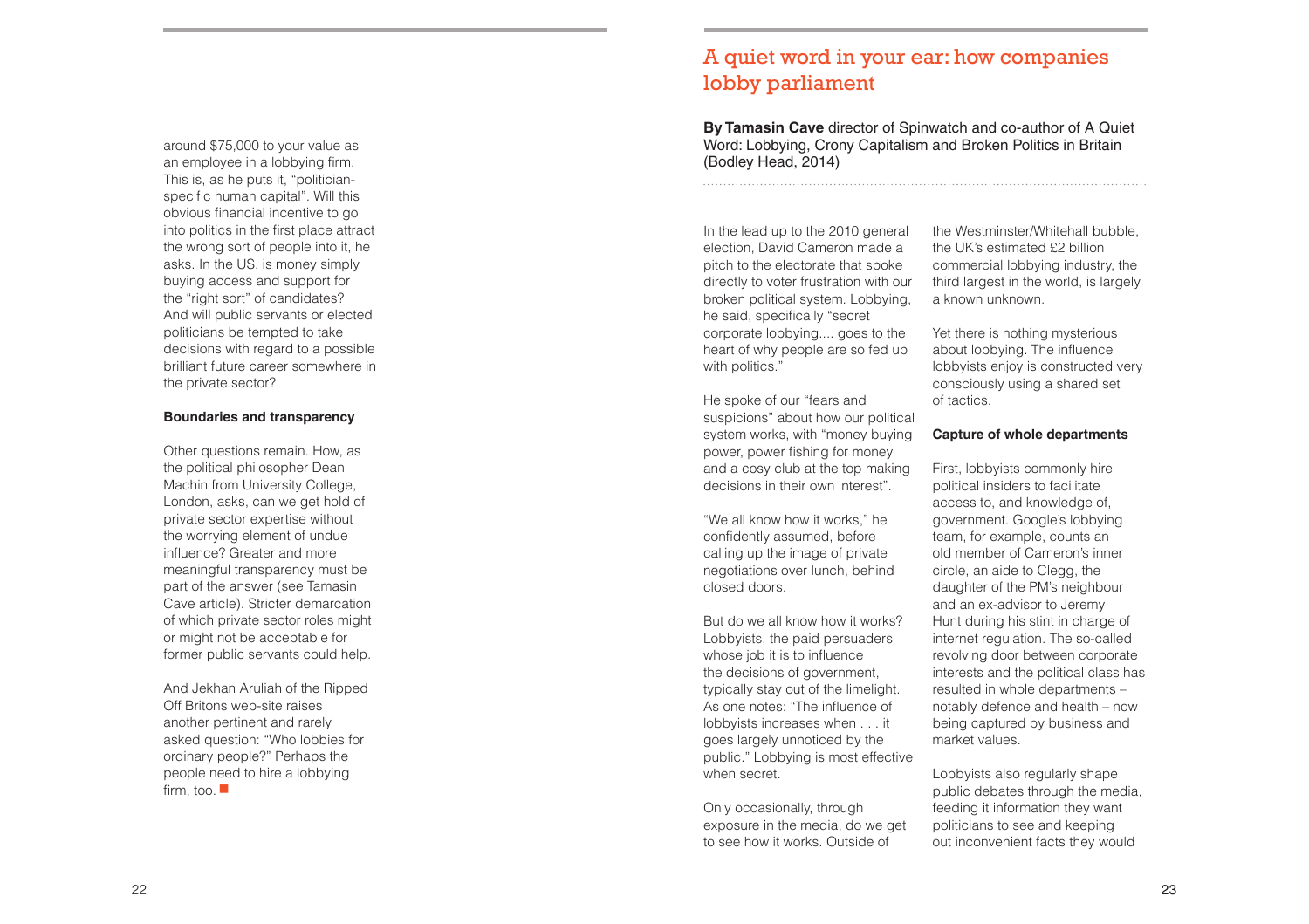rather they didn't (a skill that lobbyists have also mastered when it comes to online information).

Also central to lobbying is the engineering of support for business-friendly policies by, for example, creating or enlisting credible third parties, like think tanks, to act as arms-length spokespeople. The nuclear industry spreads its messages "via third party opinion because the public would be suspicious if we started ramming pro-nuclear messages down their throats," as one nuclear lobbyist succinctly put it.

#### **Divide and rule**

Then there are lobbyists who deal with what they term 'the antis', or their opponents. These will be monitored and if they present a threat, countered or nullified through a variety of techniques, from divide-and-rule tactics to the infiltration (otherwise known as spying) of opposition groups, like environmentalists.

All this takes money. Yet lobbying is not seen a cost, but rather an investment, one that delivers a return. Lobbying has become another way of making money, whether from heading off a threat to profits (for example, pushing back against curbs on particular products like cigarettes, or alcohol) or applying pressure to

open up new markets (take the recent health service reforms). One study in the US, where data on lobbying spending is available, estimates that from an annual corporate lobbying spend of roughly \$3.5bn, the value of the resulting corporate subsidies alone secured through lobbying is about \$90bn a year.

This goes a long way to explaining why lobbying is dominated by corporate interests. It is certainly true that others also make an investment in lobbying – trade unions and charities, for instance – yet their influence is often limited. There has been, for instance, no equal or equivalent counter lobby to the UK's powerful bank lobby either before or since the financial crisis.

So, when David Cameron described for voters how lobbying works: "the lunches, the hospitality, the quiet word in your ear," he was giving us the abridged version. The last thirty years have seen unprecedented growth in the reach of the lobbying industry and its penetration into government, the sophistication of its tactics, and the amount of money involved.

The result is that commercial lobbyists acting for particular, narrow interests have bent our system of government to their will to such an extent that it can be said to no longer serve the

interests of the wider public.

'We can't go on like this,' Cameron said in back in February 2010. But, how do you "sort it all out", as he then pledged?

#### **Open up to scrutiny**

One crucial, but straightforward step is to open up lobbying to public scrutiny. Force professional (paid) lobbyists to declare their activities on a quarterly register, as they do in the US, Canada, Brussels, and other countries around the world. A register of lobbyists lets people see who is influencing whom in government, and what they are seeking to influence, whether that is lobbying for tax breaks, against environmental laws, or over NHS policy. At the moment, these conversations are being had, but behind closed doors. Open it up and we can all take part in the conversation.

From the Canadian register, we can see, for example, a breakdown of the lobbying activities of Philip Morris International (PMI). We even know the individual meetings the tobacco giant has held, for instance, with advisers to the Canadian Prime Minister. In Britain, we know only that a key adviser to the Prime Minister, Lynton Crosby, is at the same time a lobbyistfor-hire paid by PMI. Even this

information was hard to extract. Who he is talking to, we are barred from knowing. We Brits must make do with assurances from David Cameron that he had not been lobbied by his own election adviser on behalf of PMI.

Nor are we likely to in the near future. Four years after the current coalition pledged to introduce lobbying transparency, what we were in fact presented with in early 2014 is a genuinely fake register of lobbyists. This was Parliament's reaction to the government's Transparency of Lobbying bill: 'glaringly inadequate', 'it opens up Parliament to ridicule and suspicion', 'disingenuous' and 'contemptuous of the public'.

If the political class were previously aware of voter anger with the British political system, today this anger threatens to kick them out of office. The dominance of corporate lobbyists in our system is one major source of frustration, but still politicians decide to stick with the status quo, which is to favour secrecy.  $\blacksquare$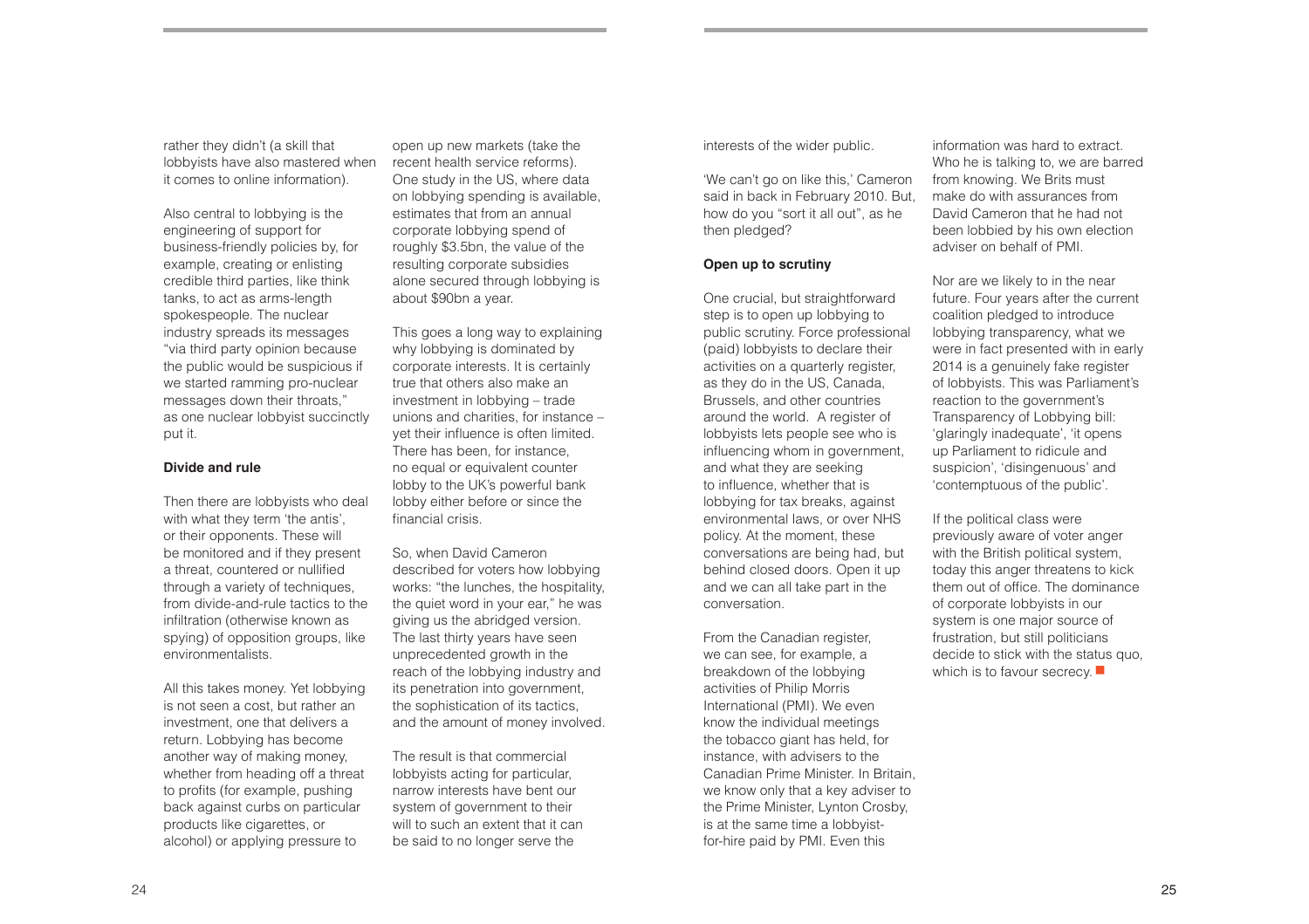## Democracy threatened by corporate capture of tax policy

**By Richard Murphy FCA** Director of Tax Research UK, founder of the Tax Justice Network and a chartered accountant

Companies pay around £40 billion a year in taxes on their profits in the UK, which is little more than 7% of all taxes, but it appears that they resent that fact. The question to be asked then is whether or not they use their power to influence the process by which tax is demanded from them. with a favourable impact on their obligations as a consequence. My unambiguous answer to this question is 'yes' but let's first consider why this matters.

### **Explaining taxation**

Tax is not, as most people think, the way a government raises money to pay for its spending. Because governments can spend without taxing (by borrowing and printing money, for example) tax is always a matter of choice: the spending choice is the first decision, the taxing choice is second.

And that choice by government to use tax to recover part (almost invariably) of what it spends is also linked to the government's decisions on what it spends, on whom, and for what reason. Spend and tax are, therefore, not separate issues: they are intimately related aspects of

#### **The UK tax gap: HMRC and Tax Research data**



macro and microeconomic management.

In a democracy this is particularly important. These related issues are the way in which the choices people make at the ballot box should be put in to effect. So my question is a simple one and it is

## Most important role for government in business<sup>14</sup>



summary/)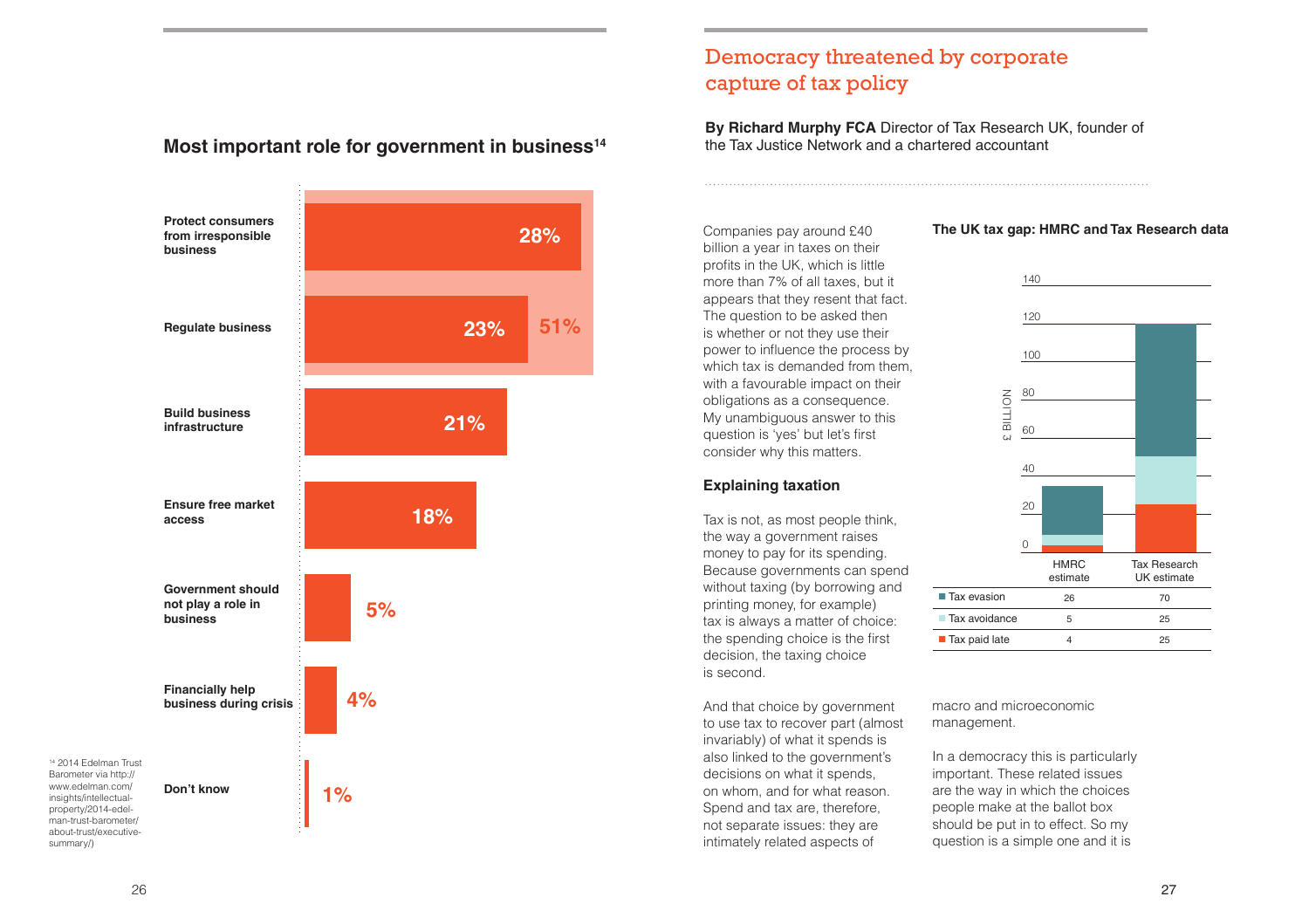whether or not governments really reflect the wishes of the electorate when making these decisions or if the process is subverted on the way?

#### **Conflict and capture**

The evidence for subversion is strong. Let's start at HM Revenue & Customs, our tax authority. Its board has five nonexecutive members. All are there to represent the interests of big business. Two are ex Big Four Firm accountants. One is the former CEO of Npower, which company I have suggested has been engaged in major tax avoidance in the past. Quite specifically, no other interest group in society is represented on the HMRC Board, and that is intentional.

The evidence of capture is, then quite strong. That evidence continues when it comes to the creation of tax policy. Take as an example, the creation of the General Anti-Abuse Rule, passed last year. The panel of people advising were all from big business bar me, as one of the major proponents of the idea, and a representative from Save the Children, to reflect civil engagement on this issue. The other nine were from big business, or large firms of lawyers and accountants, and most support staff to that panel were seconded from the Big 4 firms of accountants or lawyers. We wrote most of the guidance on that Rule. HMRC did not. Capture looked very complete to me.

And what was the outcome? An anti-abuse rule (not even, I stress, an anti-avoidance rule) where the effective permission of a panel of tax experts drawn from the ranks of private sector tax specialists was required before HMRC could pursue a case. Capture was complete.

Evidence of this state of capture can also be found when you look at who submits comments on most tax policy consultations undertaken by HM Treasury: it is the same big firms who have the time and resource to influence outcomes. Lord Joffe highlighted this issue in the House of Lords recently, saying that the House of Lords Economics Affairs Committee report on tax reflected the submissions made to it, but they were hardly representative.

#### **Threat to democracy**

The result is that, I suggest, that a key element of democracy has been captured for the benefit of a limited but very powerful interest group in society. What this means is that the chance that a balanced approach on this subject is very hard to maintain precisely because all but one voice is almost totally absent from debate.

You might say I, Private Eye and the Tax Justice Network plus key supporters in the NGO sector are the upholders of the alternative view – but with extraordinarily limited resource available to us.

And I will be candid: I think the result is that democracy is threatened. This is why, for example, the UK's budget deficit is being closed by cutting spending and not raising tax.

And this is also why HMRC does not have the resources it needs to tackle tax abuse in this country.

And this is why it is widely acknowledged, even in the tax profession, that big business gets a deal from HMRC that is quite unlike that for everyone else. Why, after all, has the large business sector had a tax cut of 7% in the last four years when small business has had none?

Is this healthy? Empathically not. One economic sector is getting an advantage over all others.

Is this wise? I'd suggest that to listen to one voice in isolation can never be an indication of wisdom.

And is it democratic? I think that self evidently it's more akin to plutocracy.

But, if we're to be pragmatic, does it work? Here I ask a question

in response: if it did, would we still have a tax gap (which is the difference between tax that should be paid in the UK and the amount actually paid) which I think might be £100 billion a year? And would we still have austerity as a goal. not just as a means to an end? I'd suggest not.

#### **Securing tax, securing democracy**

So my suggestion is a simple one and that is that we need to re-think the structure of how we collect tax in the UK, and how we govern that process from top to bottom to make sure that tax's role at the heart of democracy and the choices that are made with regard to it truly reflect the priorities of the society in which we all live.

The one thing I know is that this is not possible with the structures we have.

And what I also know is that we could do this very, very much better then we do now. But unless we invest in a truly representative basis for the governance of HMRC, and in its own staff so that they can be entrusted with the job of creating tax policy in the UK on behalf of all who live here then I really cannot see this happening. And what are the chances of that? That's where you, the reader comes in, because it won't happen unless you want it to.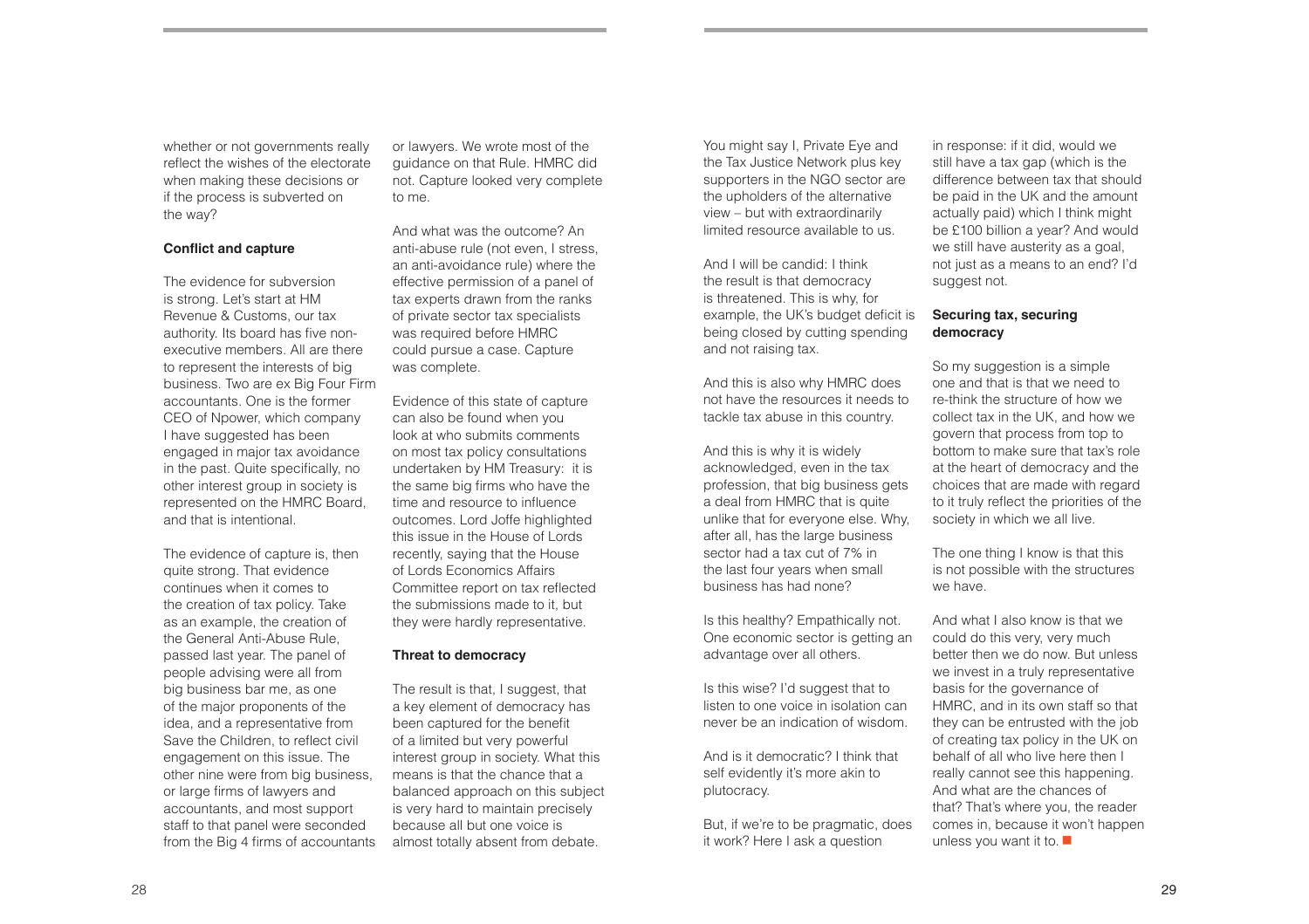The High Pay Centre would like to thank all of the writers who generously gave their time to the project. As always, we are grateful for the support of our funders.

Design Rachel Gannon www.rachelgannon.co.uk

Printed on Cylcus Offset; 100% recycled paper made from de-inked post consumer waste.